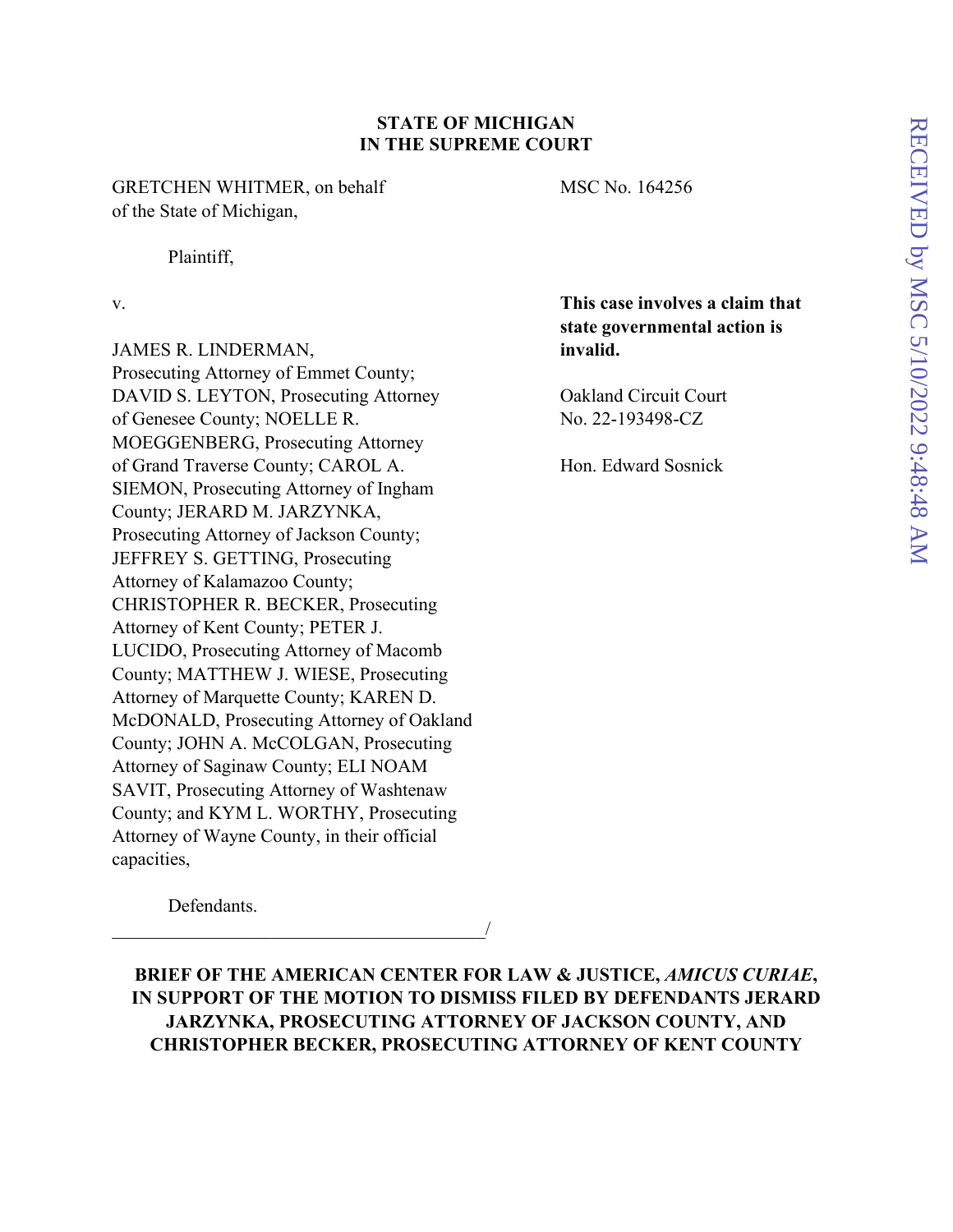Edward L. White III (P62485) Erik M. Zimmerman (P78026) American Center for Law & Justice



Jay Alan Sekulow\* Stuart J. Roth\* Jordan Sekulow\* Olivia F. Summers\* American Center for Law & Justice



Counsel for American Center for Law & Justice

David Kallman **Stephen Kallman** Jack Jordan **William Wagner Great Lakes Justice Center** 



Counsel for Defendants Jarzynka and Becker

Leah Litman Cooperating Attorney, Democratic Legal Counsel Michigan House of Representatives



**Angela Wheeler Democratic Legal Counsel** Michigan House of Representatives



Counsel for House Democratic Caucus and Senate **Democratic Caucus** 

**Christina Grossi Linus Banghart-Linn Christopher Allen** Kyla Barranco Michigan Department of Attorney General



Lori Martin Alan Schoenfeld **Emily Barnet** Cassandra Mitchell **Benjamin Lazarus Special Assistant Attorneys General** Wilmer Cutler Pickering Hall & Dorr, LLP



**Kimberly Parker Lily Sawyer Special Assistant Attorneys General** Wilmer Cutler Pickering Hall & Dorr, LLP



Counsel for Plaintiff Gretchen Whitmer

**Brooke Tucker** Office of the Prosecuting Attorney **Civil Division** 



Counsel for Respondent David Leyton, Prosecuting Attorney, Genesee County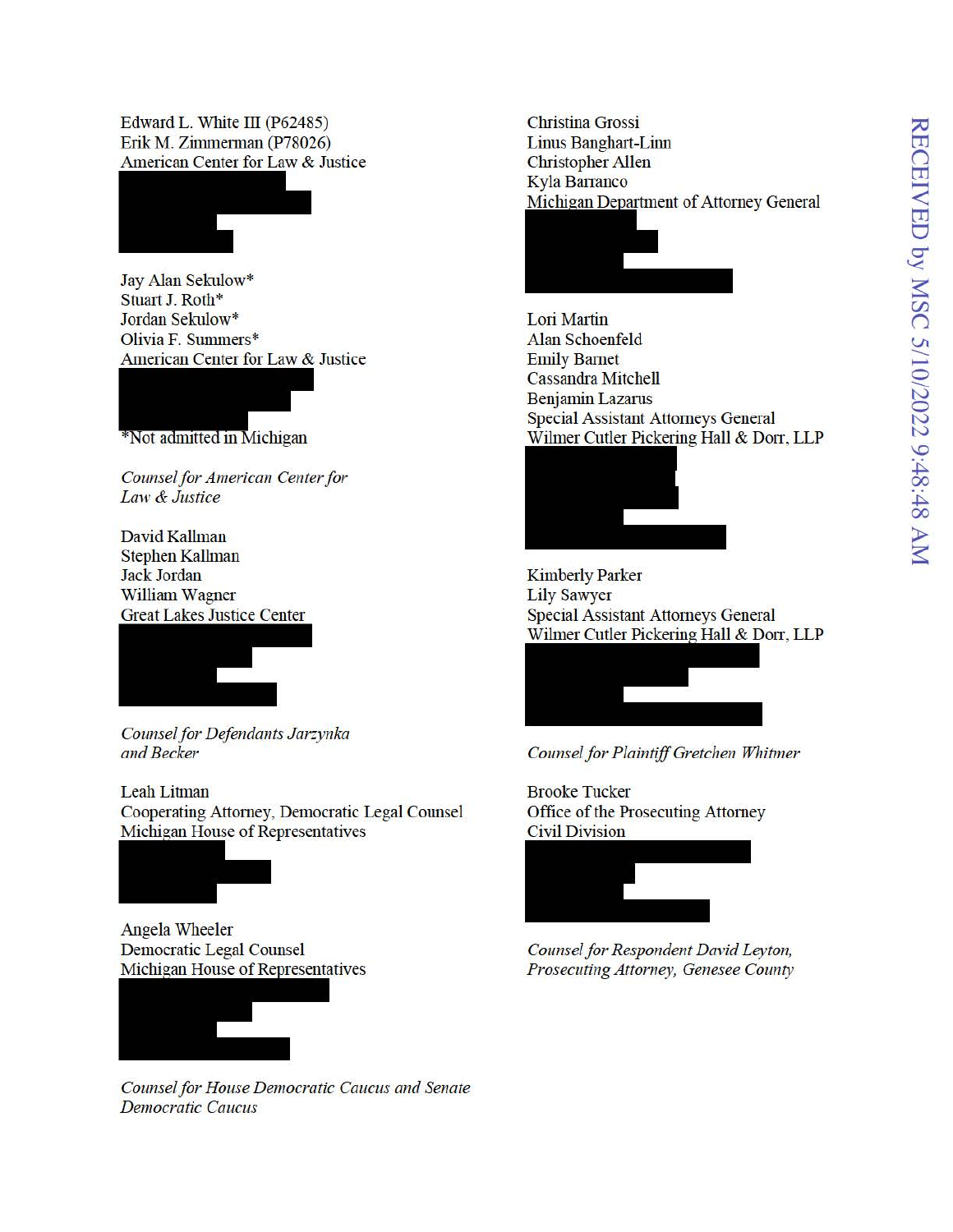**Bonnie Toskey** Sarah Osburn Cohl, Stoker & Toskey, P.C.



Counsel for Respondents Carol Siemon, Prosecuting Attorney, Ingham County, and Jeff Getting, Prosecuting Attorney, Kalamazoo County

Eli Savit Victoria Burton-Harris



**Jonathan Miller Michael Adame** Elsa Haag **Public Rights Project** 



Counsel for Respondent Eli Savit, Prosecuting Attorney, Washtenaw County

**John Bursch Alliance Defending Freedom** 



**Michael Smith** The Smith Appellate Law Firm



**Rachael Roseman** Jonathan Koch Smith Haughey Rice & Roegge



Counsel for Right to Life of Michigan and Michigan Catholic Conference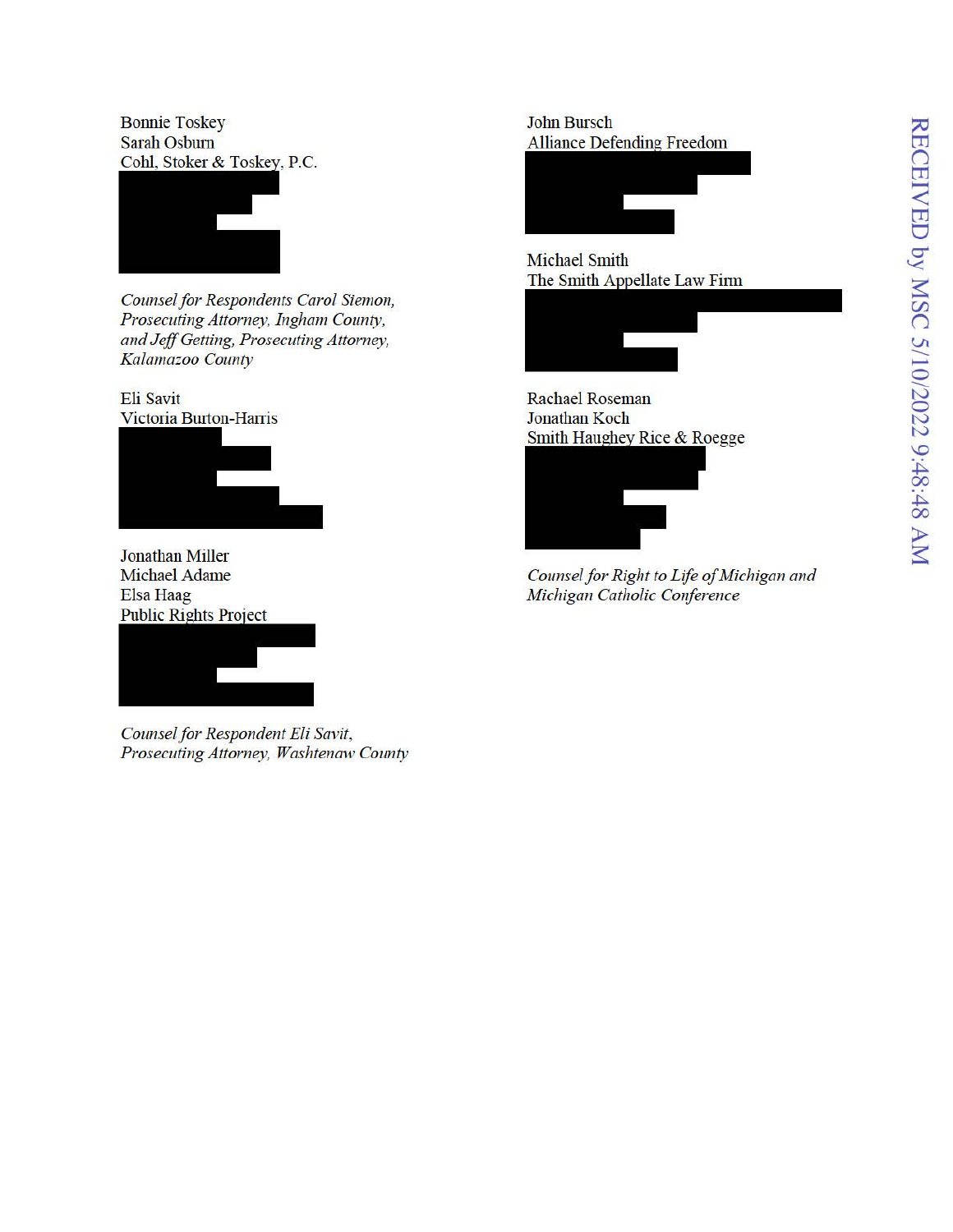# **TABLE OF CONTENTS**

| Ι. |
|----|
|    |
|    |
|    |
|    |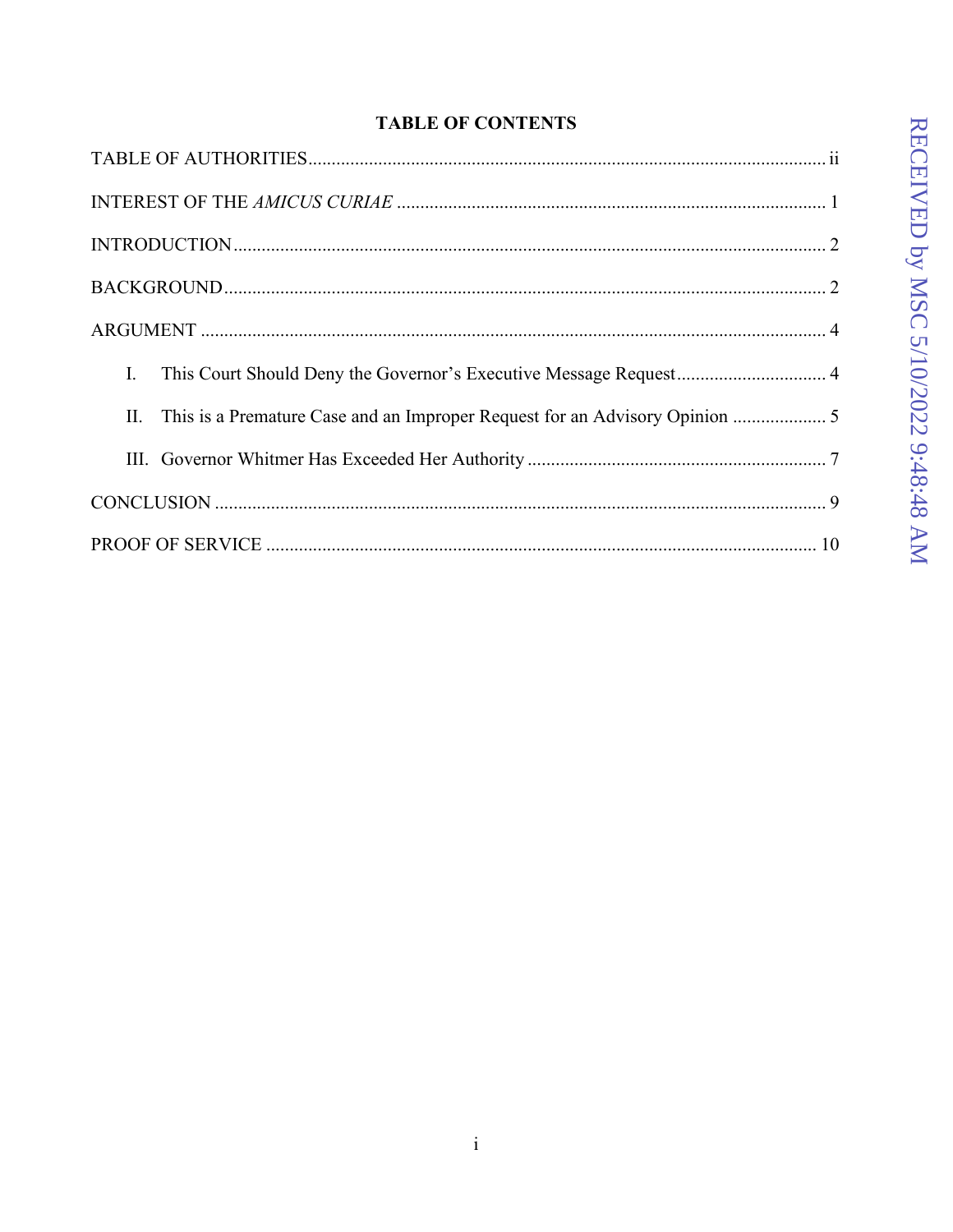# RECEIVED by MSC 5/10/2022 9:48:48 AM RECEIVED by MSC 5/10/2022 9:48:48 AM

# **TABLE OF AUTHORITIES**

**Cases**

| Dobbs v. Jackson Women's Health Org., No. 19-139354 (U.S. Sup. Ct.)1-2, 5, 7-8       |
|--------------------------------------------------------------------------------------|
|                                                                                      |
|                                                                                      |
|                                                                                      |
|                                                                                      |
| In re House of Representatives Request for Advisory Opinion, 505 Mich. 884 (2019)  6 |
|                                                                                      |
|                                                                                      |
|                                                                                      |
|                                                                                      |
| League of Women Voters of Mich. v. Secretary of State, 506 Mich. 561 (2020)5-6, 9    |
|                                                                                      |
|                                                                                      |
|                                                                                      |
|                                                                                      |
|                                                                                      |
|                                                                                      |
|                                                                                      |
|                                                                                      |
|                                                                                      |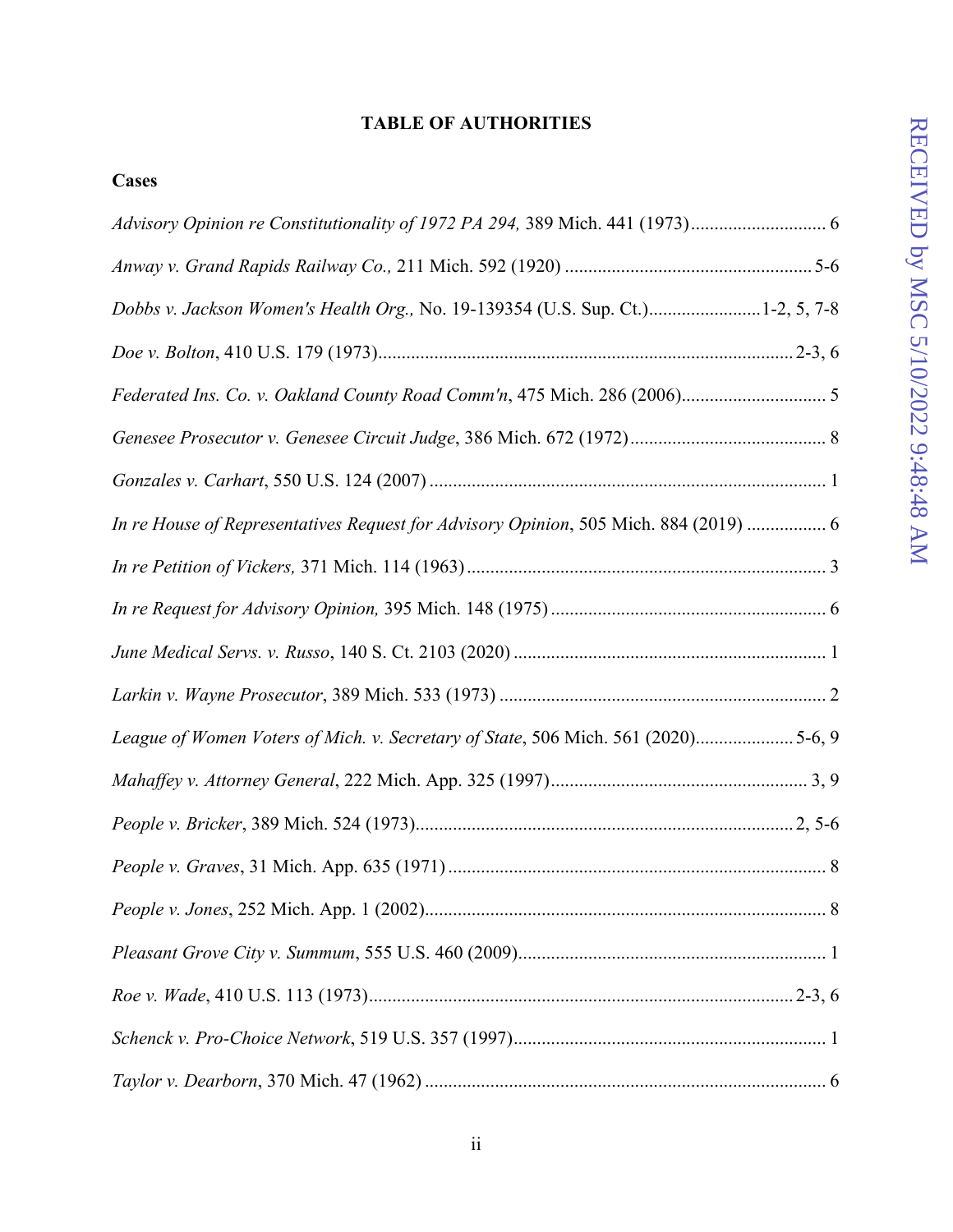|--|--|

# **Constitutional Provisions**

# **Statutory Provisions**

# **Rules**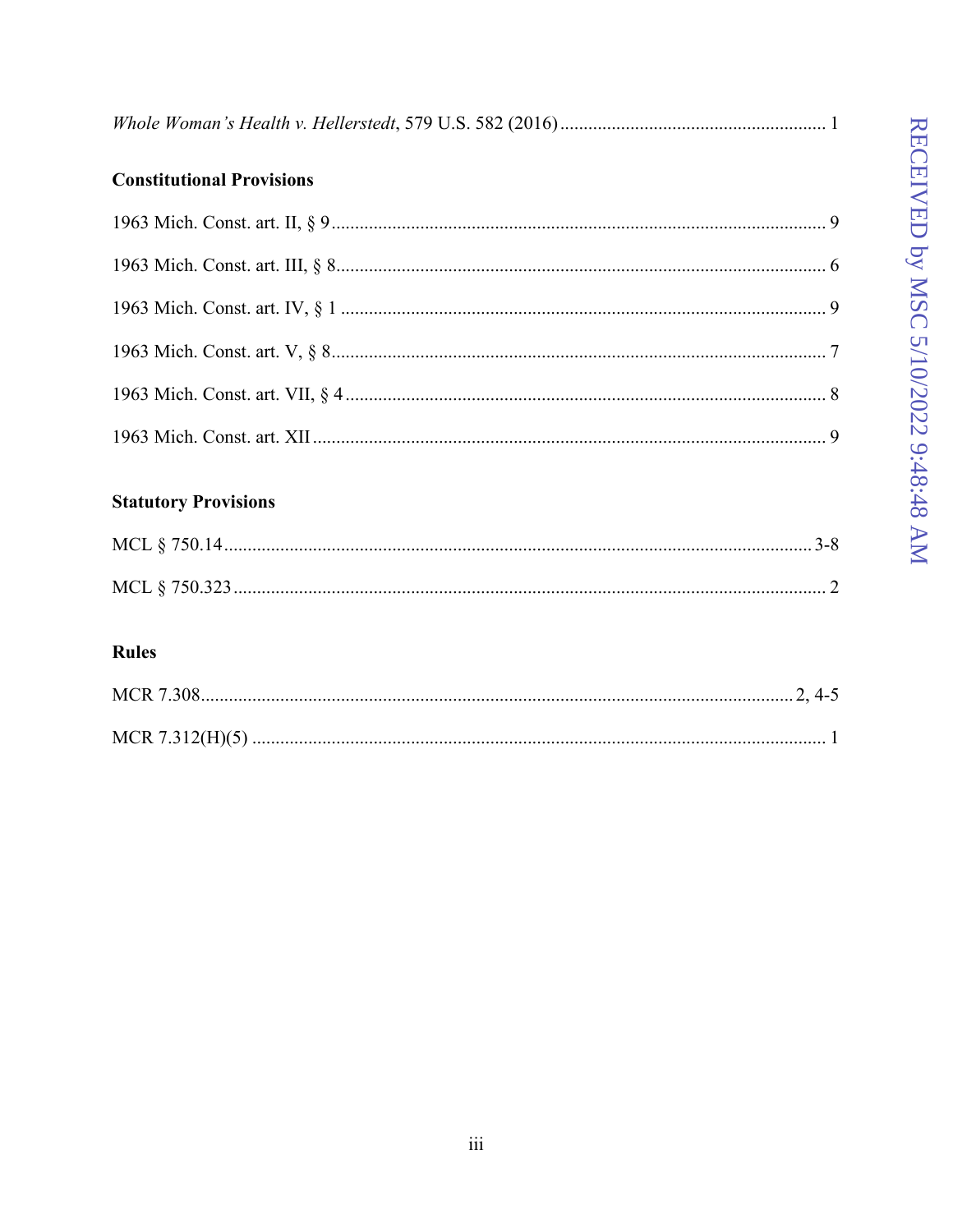## **INTEREST OF THE** *AMICUS CURIAE*

*Amicus curiae*, the American Center for Law & Justice ("ACLJ"), is an organization dedicated to the defense of constitutional liberties secured by law, including the defense of the sanctity of human life.<sup>1</sup>

Counsel for the ACLJ have presented expert testimony before State and federal legislative bodies, and have presented oral argument, represented parties, and submitted *amicus curiae* briefs before the Supreme Court of the United States and numerous State and federal courts in cases involving a variety of issues, including the right to life. *See, e.g.*, *Pleasant Grove City v. Summum*, 555 U.S. 460 (2009); *Dobbs v. Jackson Women's Health Org.*, No. 19-1393 (U.S. Sup. Ct.); *June Medical Servs. v. Russo*, 140 S. Ct. 2103 (2020); *Whole Woman's Health v. Hellerstedt*, 579 U.S. 582 (2016); *Gonzales v. Carhart*, 550 U.S. 124 (2007); *Schenck v. Pro-Choice Network*, 519 U.S. 357 (1997).

The ACLJ submits this brief on behalf of itself and more than 411,000 of its supporters (including more than 12,200 in Michigan) who support the protection of the sanctity of life. This brief urges this Court to grant the motion to dismiss filed by Defendants Jerard M. Jarzynka, Prosecuting Attorney for Jackson County, and Christopher R. Becker, Prosecuting Attorney for Kent County, and to deny Governor Whitmer's request for the certification of questions from the Oakland County Circuit Court.

<sup>&</sup>lt;sup>1</sup> Pursuant to MCR 7.312(H)(5), no counsel for any party authored this brief in whole or in part, and no person or entity aside from *amicus curiae*, its members, or its counsel made a monetary contribution to the preparation or submission of this brief.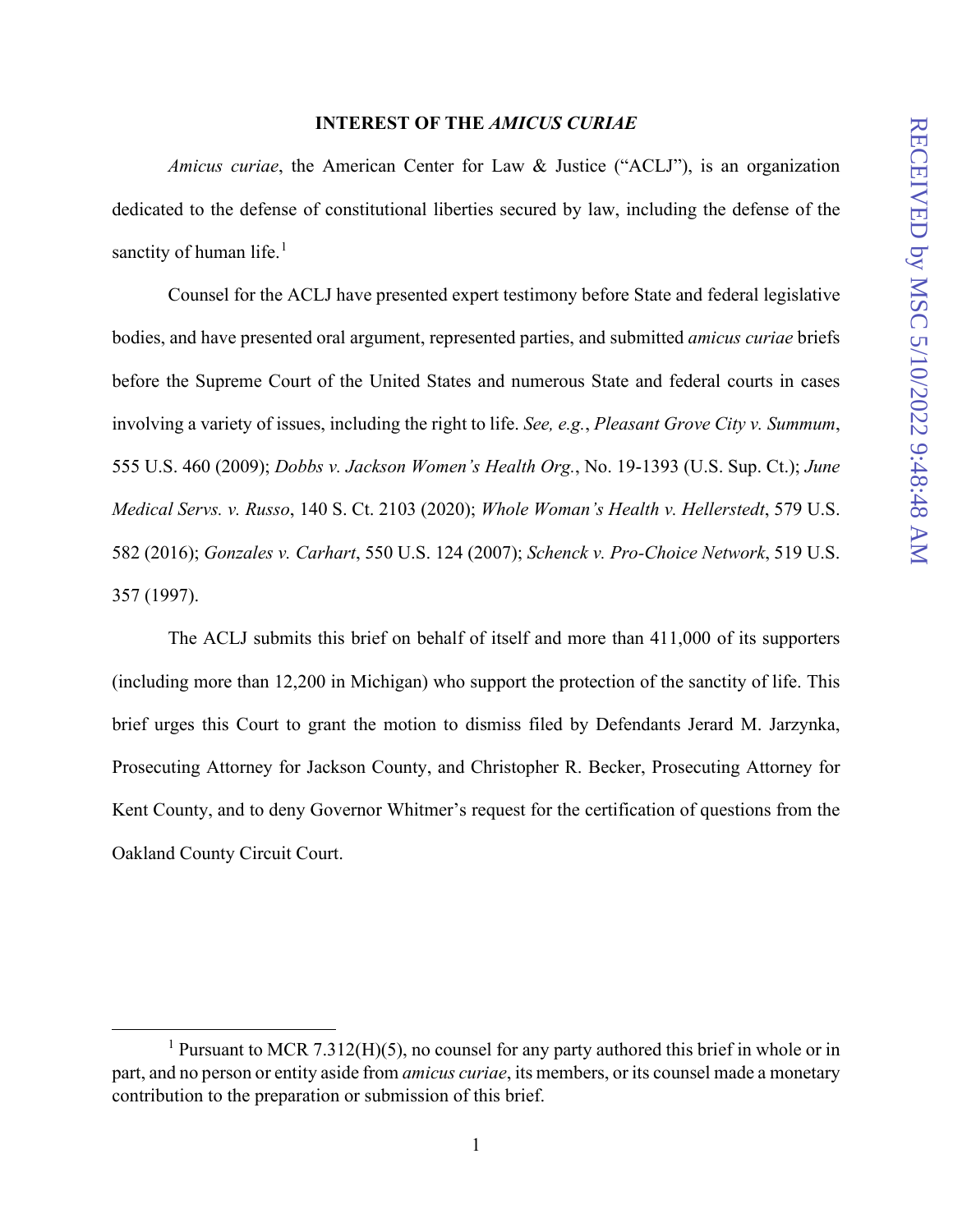#### **INTRODUCTION**

The Governor's request for certification does not comply with MCR 7.308 and is based on a lawsuit that is premature and exceeds her authority. The Governor is also making an improper request for an advisory opinion from this Court. This Court should grant the Defendants' motion to dismiss and reject the Governor's request for the certification of questions.

## **BACKGROUND**

Jurisprudence of the Supreme Court of the United States recognizes a federally-protected right to an abortion, and that right is recognized by the State of Michigan. *Roe v. Wade*, 410 U.S. 113 (1973) (and its progeny); MCL § 750.323 (allowing abortion before viability); *see also Larkin v. Wayne Prosecutor*, 389 Mich. 533, 541-42 (1973) (construing MCL § 750.323 in light of *Roe*); *People v. Bricker*, 389 Mich. 524, 529 (1973) (explaining that, even though Michigan's public policy proscribes abortion, this "public policy must now be subordinated to Federal Constitutional requirements" in light of *Roe* and *Doe v. Bolton*, 410 U.S. 179 (1973)).

 There is concern among those who support abortion rights that the Supreme Court of the United States will limit or erase those rights in its upcoming decision in *Dobbs v. Jackson Women's Health Organization*, Case No. 19-1392. At this point, however, because the Court has not issued a decision in *Dobbs*, those concerns are based on speculation.

 Governor Gretchen Whitmer, based on that speculation, filed a lawsuit in Oakland County Circuit Court (Case No. 22-193498-CZ) against a number of County Prosecutors, in counties where providers perform abortion. Although the Michigan Constitution does not include a right to abortion, the Governor's lawsuit seeks the creation of such a right. The lawsuit also seeks to have the County Prosecutors enjoined from enforcing a State law that provides:

Any person who shall wilfully administer to any pregnant woman any medicine, drug, substance or thing whatever, or shall employ any instrument or other means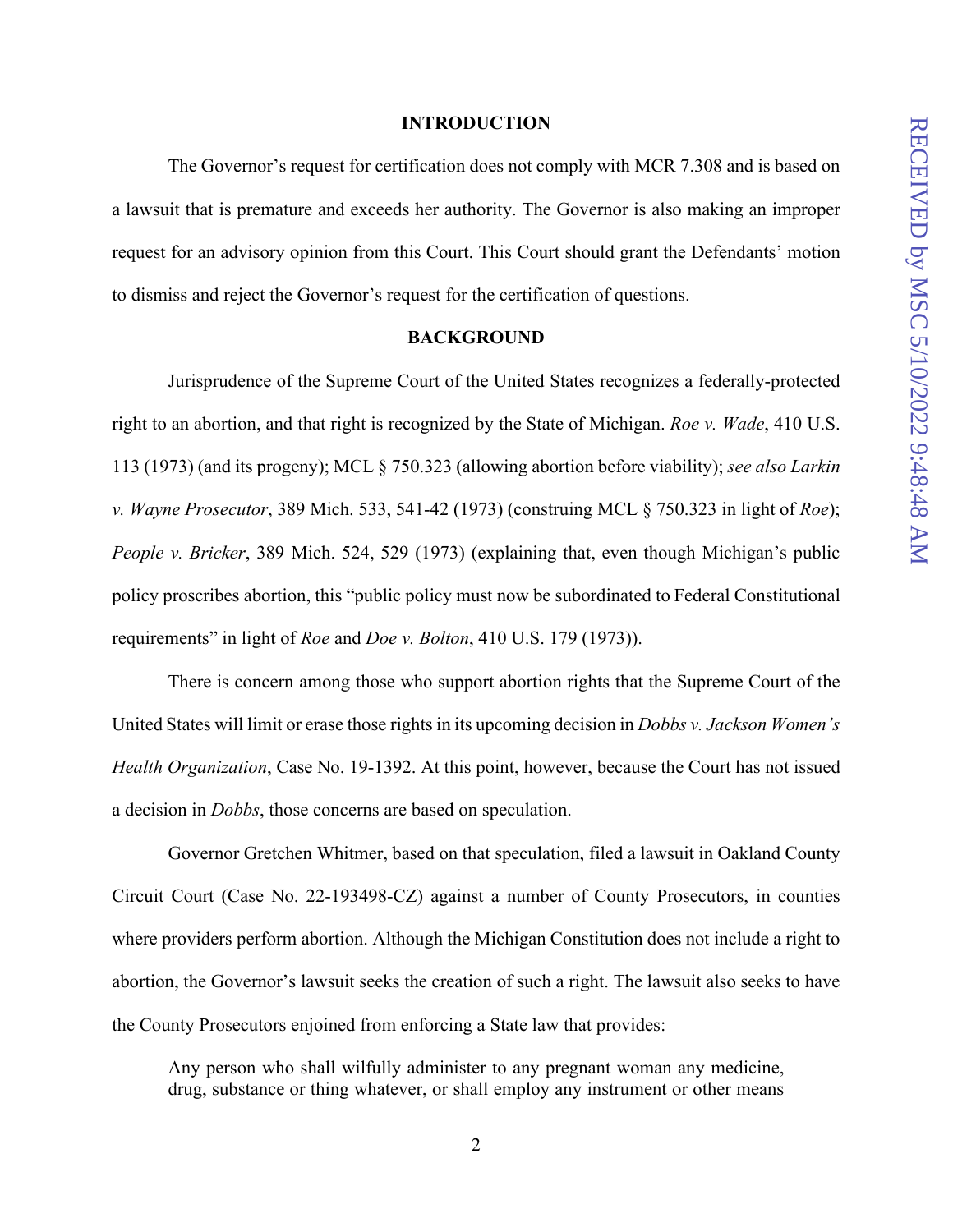whatever, with intent thereby to procure the miscarriage of any such woman, unless the same shall have been necessary to preserve the life of such woman, shall be guilty of a felony, and in case the death of such pregnant woman be thereby produced, the offense shall be deemed manslaughter.

In any prosecution under this section, it shall not be necessary for the prosecution to prove that no such necessity existed.

MCL § 750.14 (effective Sept. 18, 1931); *see In re Petition of Vickers*, 371 Mich. 114, 117-18 (1963) (explaining that the pregnant woman cannot be charged under Section 750.14 as a defendant, accomplice, aider, or abettor).

Section 750.14 was upheld by this Court in *Bricker* except to the extent it runs contrary to *Roe* and *Doe*. *Bricker*, 389 Mich. at 529-31. In so ruling, this Court explained that although it was bound to preserve the laws of Michigan, those laws had to be construed to conform to both federal and State constitutional requirements. *Id.* at 528. In construing Section 750.14, this Court explained that the statute *reflects the public policy of Michigan* and its main purpose was "to prohibit all abortions except those required to preserve the health of the mother." *Id.* at 529. In light of *Roe* and *Doe*, however, this Court had to subordinate the public policy of Michigan to the requirements of the federal constitution. *Id.* at 527, 529. As such, Section 750.14 cannot be used to prevent "abortions in the first trimester of a pregnancy as authorized by the pregnant woman's attending physician in exercise of his medical judgment." *Id.* at 527. This Court explained that its construction of Michigan statutes, based on federal constitutional jurisprudence, "is determinative until changed by the Michigan Legislature or the initiative of the people of this state." *Id.* at 528.

Just as the *Bricker* Court explained in its review of Section 750.14 that the public policy of Michigan is to proscribe abortion, the Michigan Court of Appeals in *Mahaffey v. Attorney General*, 222 Mich. App. 325 (1997), pointed out that when the Michigan Constitution was drafted in 1963, abortion was a criminal offense in Michigan. *Id*. at 335. The appellate court went on to explain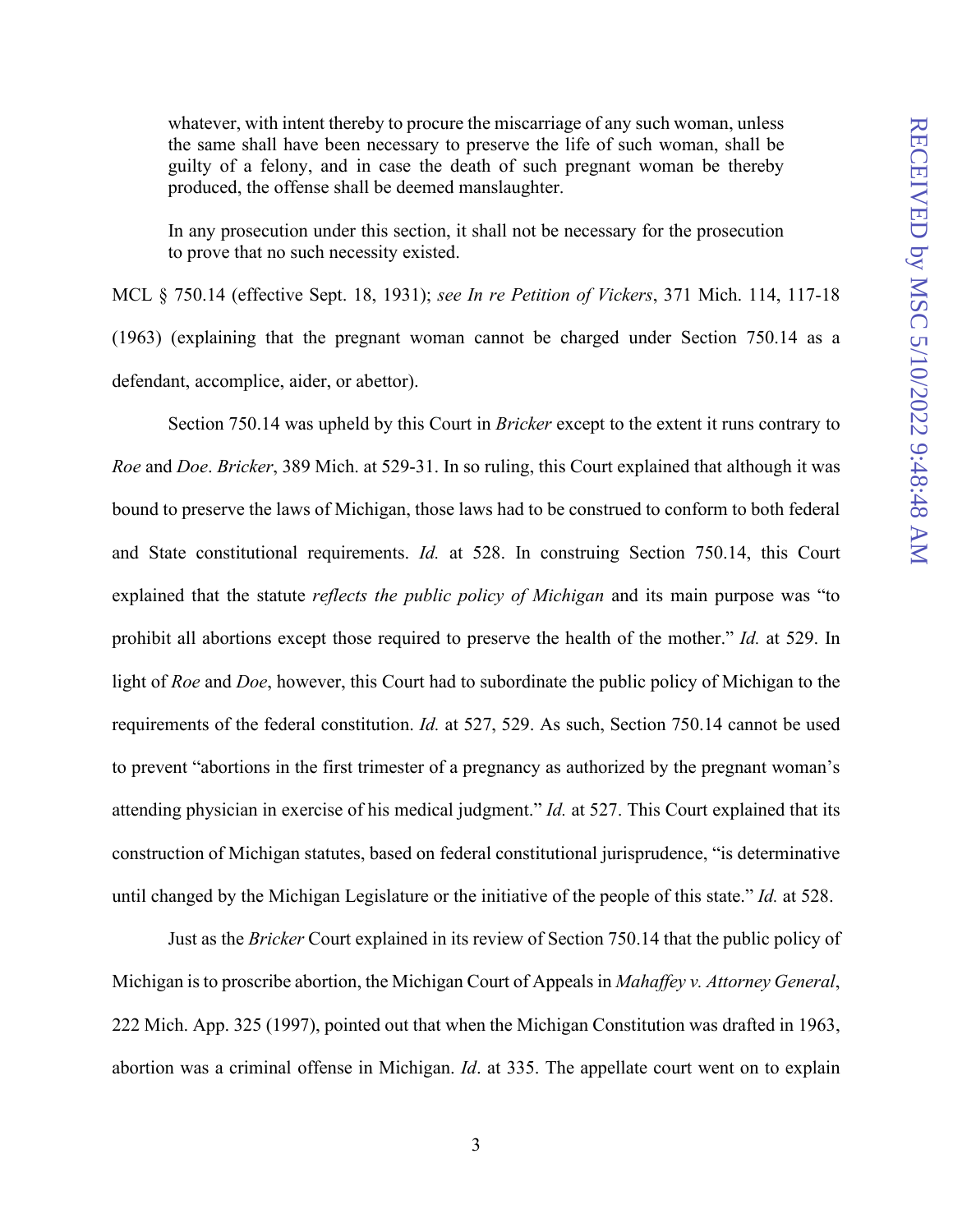that the "fact that the 1963 constitution itself and the debates of the Constitutional Convention preceding the adoption of the constitution are silent regarding the question of abortion indicates that there was no intention of altering the existing law." *Id.* at 336. Moreover, the appellate court pointed out that less than ten years after the Michigan Constitution was adopted, "essentially the same electorate that approved the constitution rejected a proposal brought by proponents of abortion reform to amend the Michigan abortion statute [Section 750.14]." *Id.* As a result, the appellate court stated that "we cannot conclude that the intent of the people that adopted the 1963 constitution was to establish a constitutional right to abortion." *Id*. In addition, the appellate court reviewed the precedent of this Court, which bolstered the court's conclusion that "there is no right to abortion under the Michigan Constitution" and that "in Michigan a woman's right to abortion is derived solely from the federal constitution." *Id*. at 336-38, 345.

In addition to filing her lawsuit in Oakland County Circuit Court, the Governor filed her Executive Message (Case No. 164256) asking this Court to authorize the Circuit Court to certify three questions to this Court: whether the Michigan Constitution protects the right to an abortion and whether Section 750.14 violates the Michigan Constitution's Due Process Clause and Equal Protection Clause.

In response to that Executive Message, Defendants Jerard M. Jarzynka, Prosecuting Attorney of Jackson County, and Christopher R. Becker, Prosecuting Attorney of Kent County, filed a motion to dismiss. *Amicus curiae* supports the granting of that motion.

#### **ARGUMENT**

## **I. This Court Should Deny the Governor's Executive Message Request.**

Governor Whitmer is seeking relief from this Court pursuant to MCR 7.308. That rule permits this Court to authorize a lower court to certify questions for this Court to resolve while the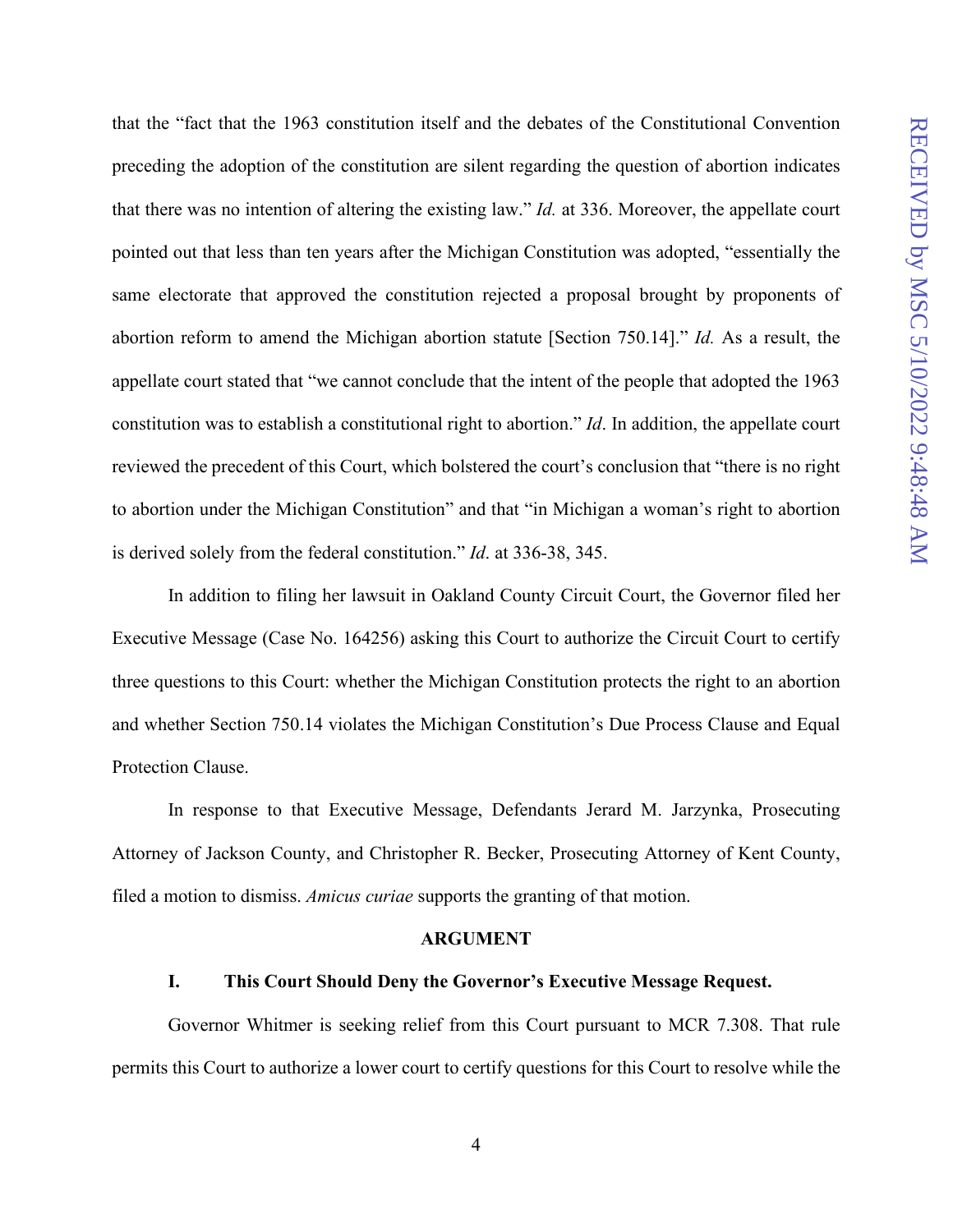lower court's proceedings are stayed. To grant such a request, the lower court proceedings must involve "a controlling question of public law" that is of "such public moment as to require an early determination." MCR  $7.308(A)(1)(a)$ .

Here, there is no controlling question pending in the lower court that requires an early determination. The law of Michigan is unchanged with regard to abortion. If the federallyprotected right to an abortion were limited or overturned in *Dobbs*, Section 750.14, which reflects the public policy of this State, *Bricker*, 389 Mich. at 528-31, would go into effect. If a majority of Michiganders want changes to be made to that law, those changes should be made pursuant to the requirements of the Michigan Constitution and not the dictates of the Governor, who lacks the legislative power to change or make law. Governor Whitmer's request for certified questions should be denied.

## **II. This is a Premature Case and an Invalid Request for an Advisory Opinion.**

As the Defendants correctly assert, Governor Whitmer's lawsuit is premature. There is no case or controversy to resolve. *Roe* is still the law of the land, and Section 750.14, even assuming it will be used by a Prosecuting Attorney, is still limited by *Roe* and its progeny*. Bricker*, 389 Mich. at 528-31. Thus, Governor Whitmer is asking the courts to answer an abstract question, something courts do not do. *Anway v. Grand Rapids Railway Co.*, 211 Mich. 592, 599-622 (1920) (noting that this Court dismisses cases that present abstract questions); *see also League of Women Voters of Mich. v. Secretary of State*, 506 Mich. 561, 586 (2020) (noting that courts decide actual controversies and not those that are "hypothetical or anticipated in the future").

Under the circumstances of the non-existent controversy, there is nothing for this Court (or any court) to decide. As this Court has explained, it may only exercise its judicial power when there exists an actual dispute, and this Court does not exercise that power to resolve hypothetical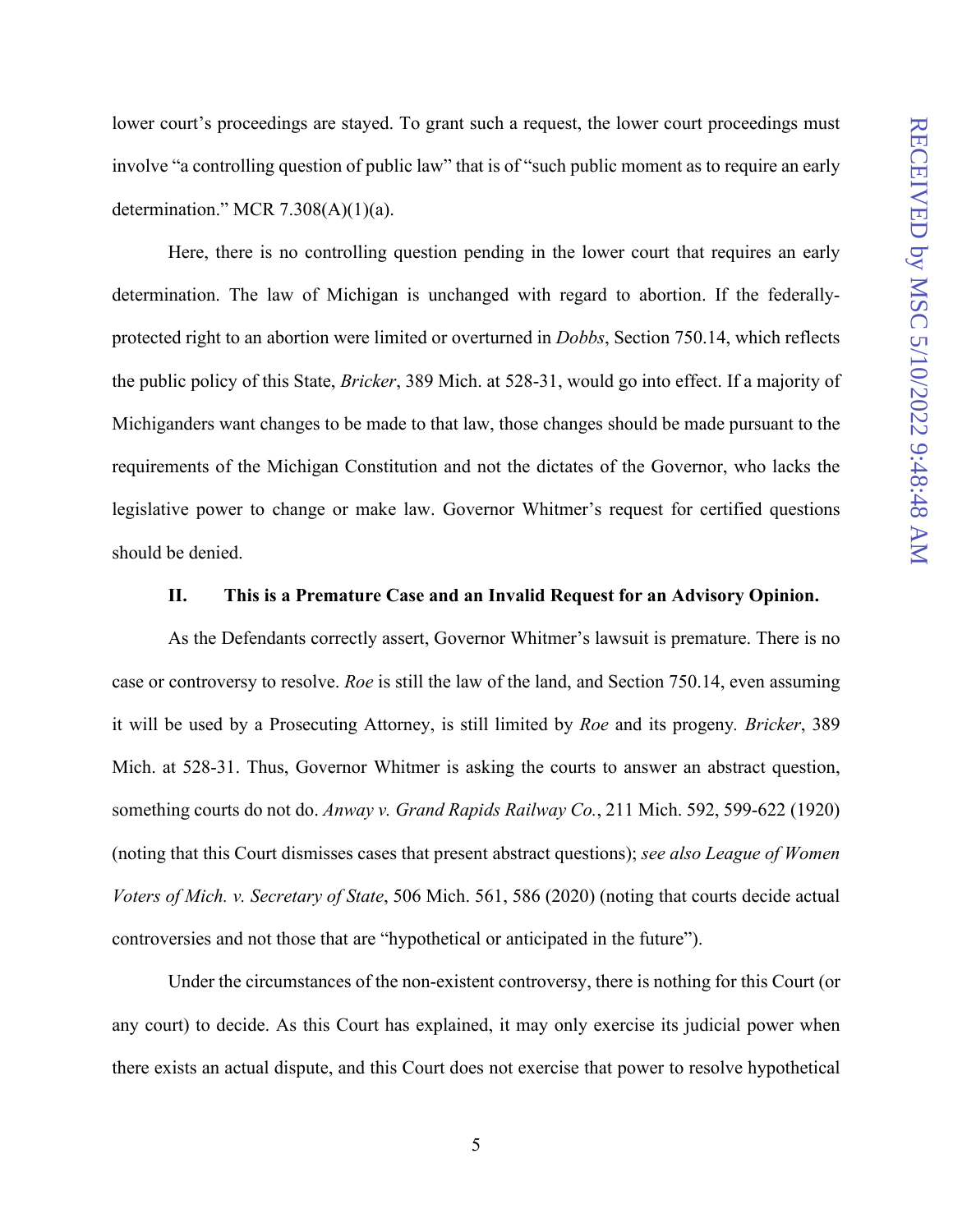questions, political questions, and other non-justiciable controversies. *See Federated Ins. Co. v. Oakland County Road Comm'n*, 475 Mich. 286, 292 (2006) (discussing "judicial power"). The Governor's lawsuit falls into the latter category of cases. It raises questions based on speculation about what, if anything, the Supreme Court of the United States may do in *Dobbs*. Courts do not consider and resolve such questions, and the Governor's request for this Court to do so should be denied. *See Taylor v. Dearborn*, 370 Mich. 47, 56 (1962) (explaining that this Court does not "indulge in speculations as to the future"); *accord League of Women Voters of Mich.*, 506 Mich. at 586; *Anway*, 211 Mich. at 615.

In reality, Governor Whitmer is requesting an advisory opinion from this Court regarding Section 750.14. An advisory opinion is just that: it offers the advice of this Court and does not constitute a precedentially binding decision of this Court. *Advisory Opinion re Constitutionality of 1972 PA 294*, 389 Mich. 441, 460 n.1 (1973) ("It is important to emphasize the fact that an advisory opinion does not constitute a decision of the Court and is not precedentially binding in the same sense as a decision of the Court after a hearing on the merits.").

Although this Court may issue advisory opinions pursuant to Article III, § 8 of the Michigan Constitution, a governor must request an advisory opinion after the legislation has been enacted into law *but before its effective date*. *Id.; see also In re Request for Advisory Opinion*, 395 Mich. 148, 149-50 (1975) (explaining that advisory opinions are limited to requests after a law has passed but before its effective date). Section 750.14, however, has been in effect since 1931. The time for this Court to have issued an advisory opinion (or been asked to issue one) expired 91 years ago, and the Governor's request for such an opinion now must be rejected. *See In re House of Representatives Request for Advisory Opinion*, 505 Mich. 884, 884 (2019) (explaining that the Court lacks jurisdiction to issue an advisory opinion after the effective date of the legislation)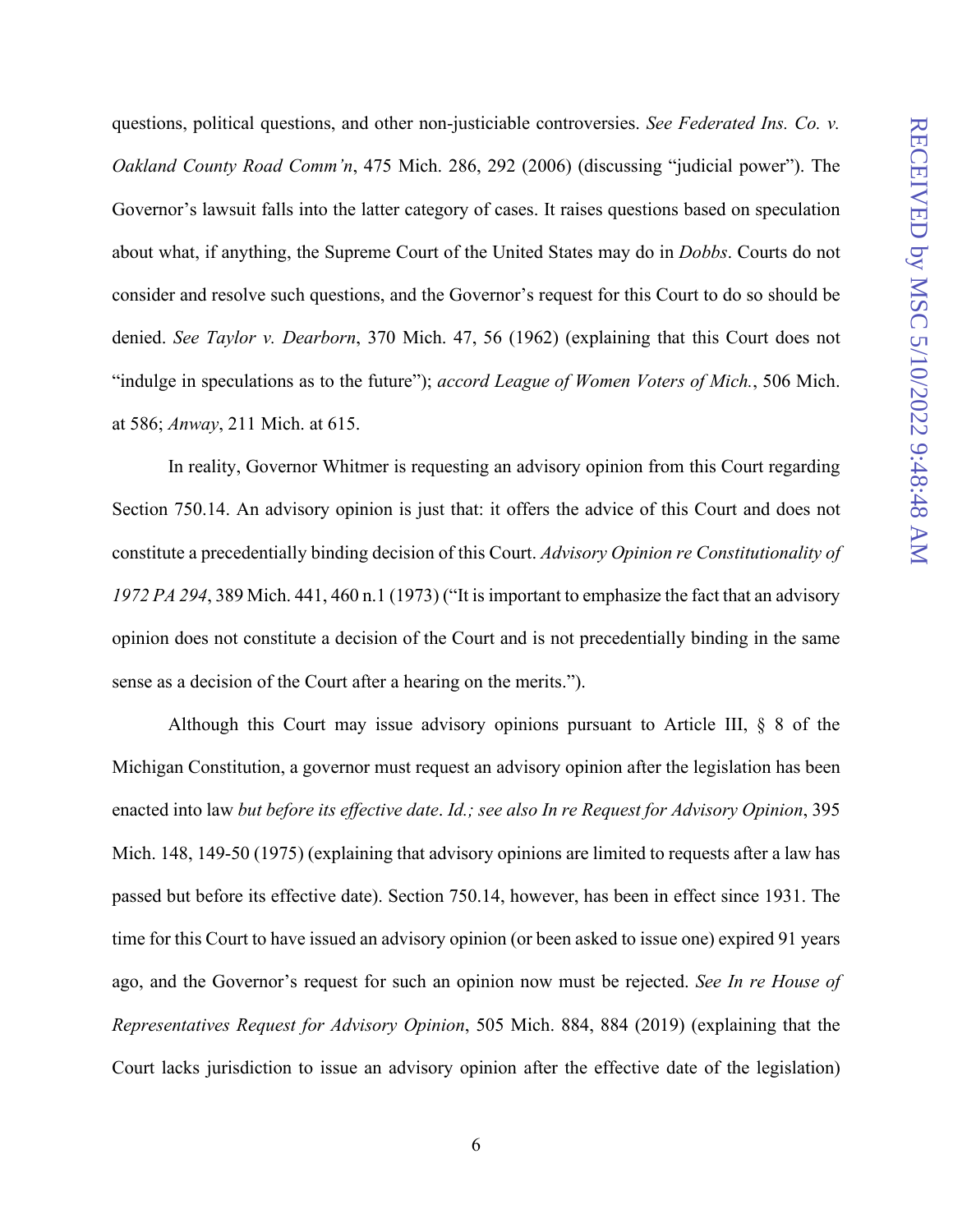(Clement, J., concurring). And, as noted above, Section 750.14 has already been reviewed by this Court. This Court determined that Section 750.14 reflects the public policy of Michigan, which had to be subordinated to the requirements of the federal constitution as set forth in *Roe* and *Doe*. *Bricker*, 389 Mich. at 527-31.

In sum, Governor Whitmer's request of this Court is premature and is not a proper request for an advisory opinion. This Court should deny her request to certify questions from the Oakland County Circuit Court.

## **III. Governor Whitmer Has Exceeded Her Authority.**

Governor Whitmer has exceeded her constitutional authority in filing her lawsuit and requesting the certification of questions. As Governor, she may initiate court proceedings on behalf of the State (1) "to *enforce* compliance with any constitutional or legislative mandate" or (2) "to *restrain* violations of any constitutional or legislative power, duty or right by any officer, department or agency of the state or any of its political subdivisions." 1963 Mich. Const. art. V, § 8 (emphasis added). Neither enforcement nor restraint, as properly understood by any reading of the Michigan Constitution, is at issue here.

First, Governor Whitmer is not trying to compel the Prosecuting Attorneys to enforce any constitutional or legislative mandate. As noted above, *Roe* and its progeny are still the law of the land. There is no indication that the Prosecuting Attorneys are not enforcing any law related to abortion. Rather, the Governor is attempting to prevent the Prosecuting Attorneys from enforcing Section 750.14, assuming it is ever permitted to be validly enforced in full should sometime in the future the federally-protected right to an abortion be limited or overturned by *Dobbs*. This attempt by the Governor to preemptively stop the enforcement of law runs contrary to her constitutionally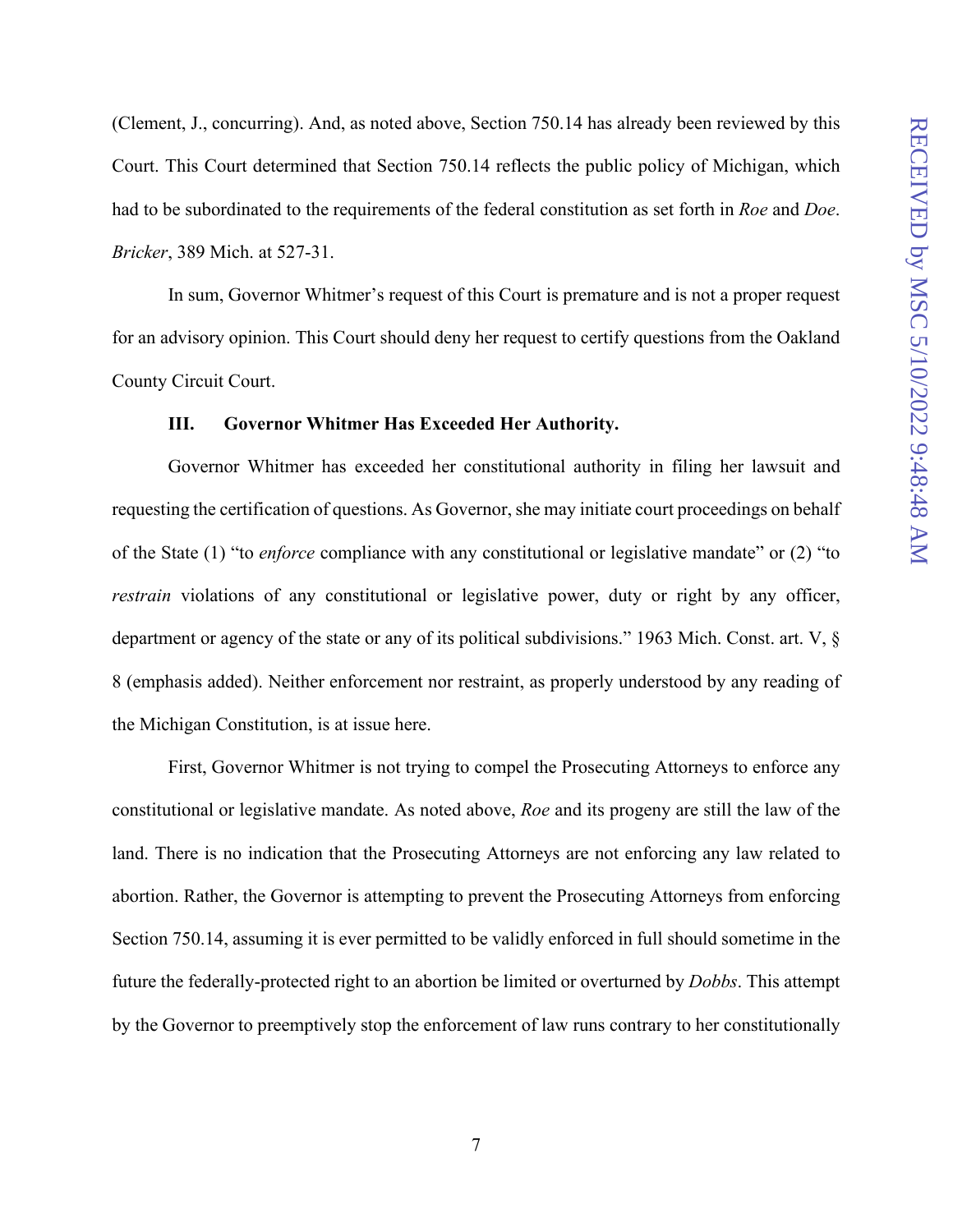imposed mandate to "take care that the laws be *faithfully executed*." 1963 Mich. Const. art. V, § 8 (emphasis added).

Second, Governor Whitmer is not trying to restrain any violations of constitutional or legislative power by the Prosecuting Attorneys. There is no indication that the federally-protected right to an abortion is being threatened by the Prosecuting Attorneys. Moreover, even if that federally-protected right were limited or overturned by the *Dobbs* decision, Governor Whitmer has no grounds to ask this Court to restrain any violations of power; the Prosecuting Attorneys would be free to exercise their discretion in determining whether, or how, to enforce Section 750.14 when, and if, the time comes for that law to be fully enforced, just as they would any other law. This Court has recognized that a prosecutor is a constitutional officer, *see* 1963 Mich. Const. art. VII, § 4, who has discretion in prosecutorial decisions. *See Genesee Prosecutor v. Genesee Circuit Judge*, 386 Mich. 672, 683 (1972); *see also People v. Graves*, 31 Mich. App. 635, 636 (1971) (noting that "the prosecutor has a right to exercise discretion in determining under which applicable statute a prosecution will be instituted"). This Court has further recognized that "[f]or the judiciary to claim power to control the institution and conduct of prosecutions would be an intrusion on the power of the executive branch of government and a violation of the constitutional separation of powers." *Genesee Prosecutor*, 386 Mich. at 684. Through her legal action, Governor Whitmer is attempting to use the judiciary to dictate how the Prosecuting Attorneys should act if future events occur as she speculates will happen, which runs contrary to the independent role of the Prosecuting Attorneys and the separation of powers guaranteed in the Michigan Constitution. *See People v. Jones*, 252 Mich. App. 1, 5 (2002) (noting that "[n]o person exercising powers of one branch shall exercise powers properly belonging to another branch except as expressly provided in [the Michigan] constitution.").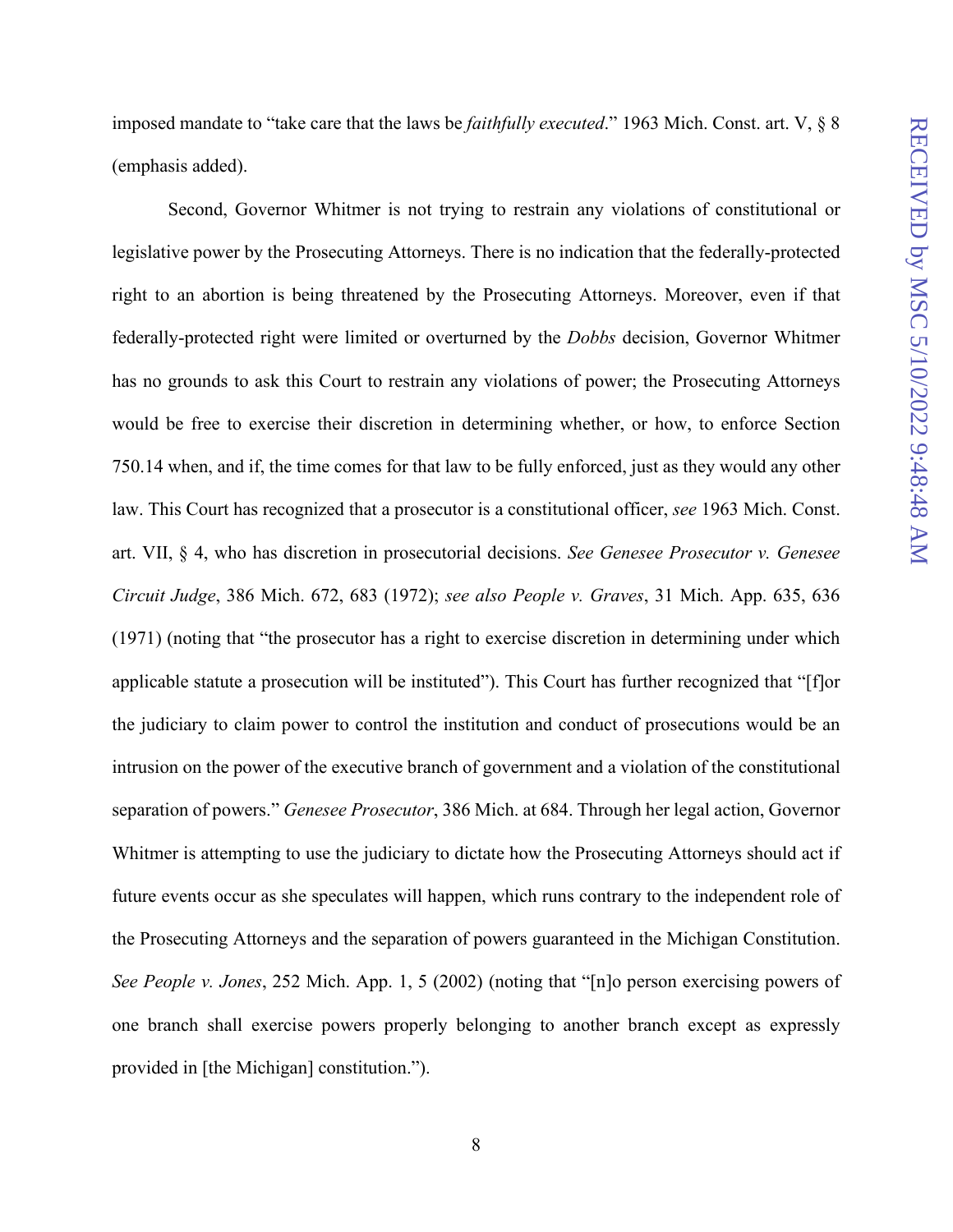Should the federally-recognized right to an abortion be limited or overturned, the authority to regulate abortion would return to the State legislatures, where the authority rested before *Roe*. Michigan would have the option to keep or change its abortion laws, or amend its Constitution, which currently does not recognize a right to an abortion. *Mahaffey*, 222 Mich. App. at 336-38, 345. These changes (if any) would properly occm through the legislative process, 1963 Mich. Const. art. IV, § 1, through an initiative or referendum of the people, *id.* at art. II, § 9, or through an amendment to the Michigan Constitution, *id.* at art. XII; *see League of Women Voters of Mich.,*  506 Mich. at 571. These changes can only properly occm through the democratic process, not through the lawsuit of Governor Whitmer by which she is asking the comts to create a new constitutional right and not review an actual case or controversy. Governor Whitmer's request for the certification of questions should be denied.

## **CONCLUSION**

*Amicus curiae,* the ACLJ, requests that this Court grant the motion to dismiss filed by Prosecuting Attorneys Jarzynka and Becker and reject the Governor's request for the certification of questions from the Oakland County Circuit Comt.

JAY ALAN SEKULOW\* STUART J. ROTH\* JORDAN SEKULOW\* OLIVIA F. SUMMERS\* AMERICAN CENTER FOR LAW &JUSTICE

\*Not admitted in Michigan

Dated: May 10, 2022

Respectfully submitted,

 $\sqrt{s}$  Edward L. White III EDWARD L. WHITE III (Michigan Bar No. P62485) ERIK M. ZIMMERMAN (Michigan Bar No. P78026) AMERICAN CENTER FOR LAW &JUSTICE



*Counsel for Amicus Curiae, the American Center for Law & Justice*